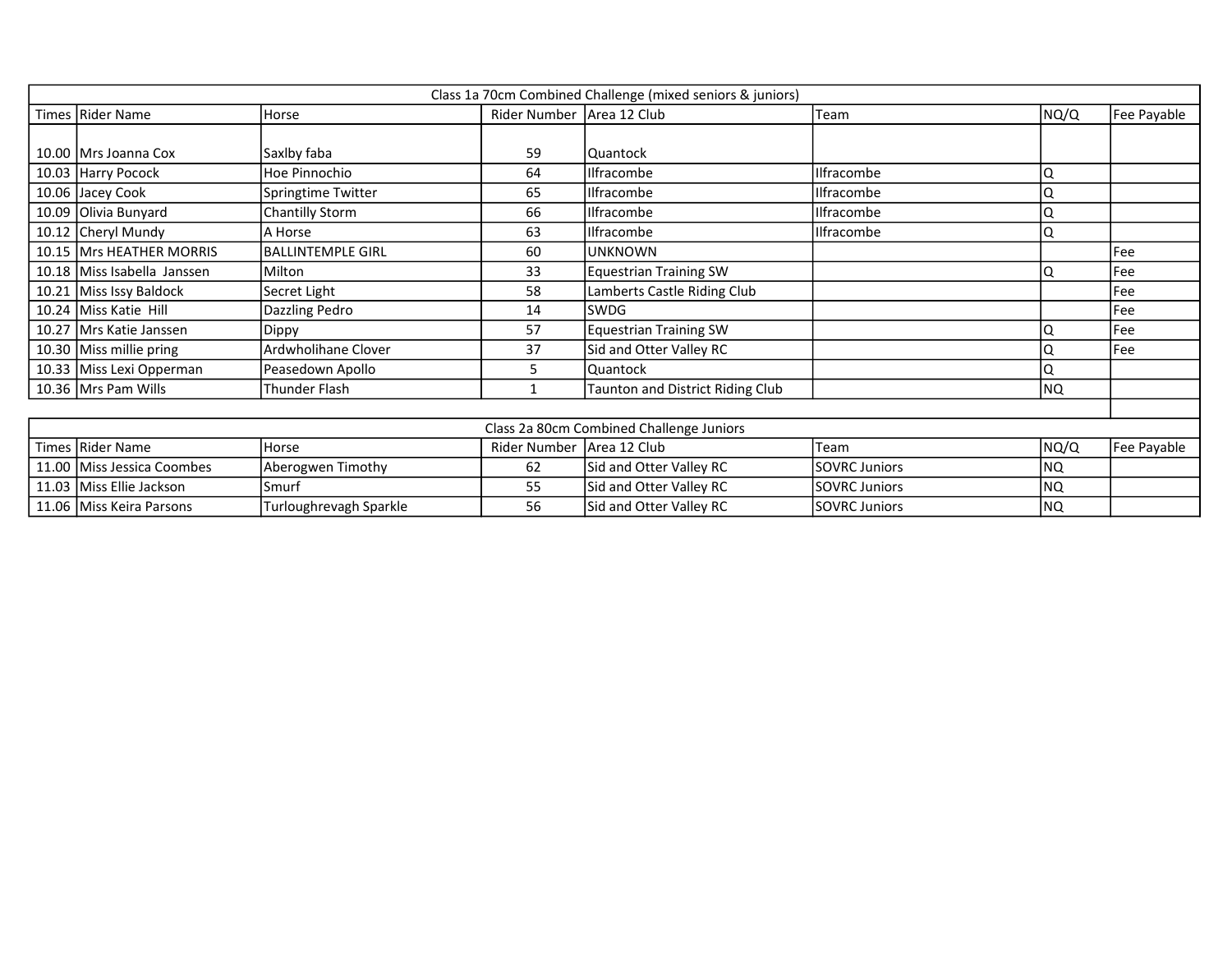| Class 2b 80cm Combined Challenge Seniors |                                |                              |                             |                                         |              |           |             |
|------------------------------------------|--------------------------------|------------------------------|-----------------------------|-----------------------------------------|--------------|-----------|-------------|
|                                          | Times Rider Name               | <b>Horse</b>                 | Rider Number   Area 12 Club |                                         | Team         | NQ/Q      | Fee Payable |
|                                          | 11.09 Mrs Carol Luxton         | Cwmdovey Fintains Foxy Lady. | 28                          | Witheridge Riding Club                  | WRC1         | Q         |             |
|                                          | 11.12 Mrs Sharon Routley       | The Dickler                  | 18                          | Witheridge Riding Club                  | WRC1         | Q         |             |
|                                          | 11.15 Georgia Sollars          | Diva Dancer                  | 67                          | Ilfracombe                              | Iidrc        | Q         |             |
|                                          | 11.18 Katie Miles              | San Carlos                   | 68                          | Ilfracombe                              | <b>IDRC</b>  | Q         |             |
|                                          | 11.21 Michelle Pocock          | Thea Kremlin                 | 69                          | Ilfracombe                              | <b>IDRC</b>  | Q         |             |
|                                          | 11.24 Peter Vaughan            | lAston                       | 70                          | Ilfracombe                              | <b>IDRC</b>  | Q         |             |
|                                          | 11.27 Mrs Pam Wills            | <b>Thunder Flash</b>         | $\mathbf{1}$                | Taunton and District Riding Club        | <b>TDRC</b>  | Q         |             |
|                                          | 11.30 Mrs Heather Williams     | Plume Top Malika             | 43                          | Sid and Otter Valley RC                 | SOVRC        | Q         | Fee         |
|                                          | 11.33 Mrs kelly butterfield    | ltheadore                    | 50                          | <b>Equestrian Training SW</b>           | <b>ETSW</b>  | Q         | Fee         |
|                                          | 11.36 Miss Natalie Sorrell     | Blackthorn Picasso           | 54                          | Shipton Riding Club                     |              |           | Fee         |
|                                          | 11.39 Miss Elaina Tabrett      | Diamond Skye                 | 41                          | <b>Equestrian Training SW</b>           | <b>ETSW</b>  | Q         |             |
|                                          | 11.42 Miss Ella Barnett-Tucker | Panades V                    | 40                          | <b>Equestrian Training SW</b>           | <b>ETSW</b>  | Q         |             |
|                                          | 11.45 Miss Louise Tucker       | Willow                       | 34                          | <b>Equestrian Training SW</b>           | <b>ETSW</b>  | Q         |             |
|                                          | 11.48 Mrs Nikki Cochrane       | Don't Look                   | 22                          | Sid and Otter Valley RC                 | <b>SOVRC</b> | Q         |             |
|                                          | 11.51 Miss Samantha Barnard    | Lucys Gold                   | 19                          | Sid and Otter Valley RC                 | <b>SOVRC</b> | Q         |             |
| Course Walk                              |                                |                              |                             |                                         |              |           |             |
|                                          | 12.15 Miss Abi Mobbs           | Ballyard Lightening Boy      | 16                          | Witheridge Riding Club                  | WRC1         | Q         |             |
|                                          | 12.18 Mrs Sharon Thorne        | <b>STORMY ENCOUNTER</b>      | 20                          | Witheridge Riding Club                  | WRC1         | Q         |             |
|                                          | 12.21 Ms Kt English            | Dougal                       | 15                          | Witheridge Riding Club                  | WRC2         |           |             |
|                                          | 12.24 Miss Nicky Day           | Greycroft Ronan              | 24                          | Witheridge Riding Club                  | WRC2         |           |             |
|                                          | 12.27 Ms Sarah Midwinter       | Marlisse                     | $\mathbf{3}$                | Witheridge Riding Club                  | WRC2         |           |             |
|                                          | 12.30 Miss Katie Maddox        | Taurmore Kerry               | 27                          | Witheridge Riding Club                  | WRC2         |           |             |
|                                          | 12.33 Mrs Emma Pascall         | Poisoned Berry               | 48                          | Quantock                                | QRC          | <b>NQ</b> |             |
|                                          | 12.36 Miss Julie Richardson    | Cooga Brigade                | 47                          | <b>Quantock</b>                         | QRC          | Q         |             |
|                                          | 12.39 Miss Emma Fitzgerald     | Brickell Danielle            | 29                          | Shipton Riding Club                     |              |           |             |
|                                          | 12.42 Mrs Fiona Lewis          | Lorenzo                      | 61                          | <b>Equestrian Training SW</b>           |              |           |             |
|                                          | 12.45 Mrs celia bellamy        | toptime taliesin             | 9                           | <b>Taunton and District Riding Club</b> | <b>TDRC</b>  | Q         |             |
|                                          | 12.48 Miss Emma-Jane Williams  | Clarks Ricardo Diamond       | 38                          | <b>Taunton and District Riding Club</b> | <b>TDRC</b>  | Q         |             |
|                                          | 12.51 Mrs Emily Eltringham     | l Martino                    | 71                          | Taunton and District Riding Club        | <b>TDRC</b>  | Q         |             |
|                                          | 12.54 Miss Joanna Lee          | III Marinaio                 | 23                          | Sid and Otter Valley RC                 | SOVRC        | Q         |             |
|                                          | 12.57 Mrs Sophie Goodall       | Doon Pop's Boy               | $\overline{2}$              | <b>Exeter RC</b>                        |              | Q         |             |
|                                          | 1.00 Mrs Tara Bell             | Poppy Morris                 | 30                          | Quantock                                | QRC          |           |             |